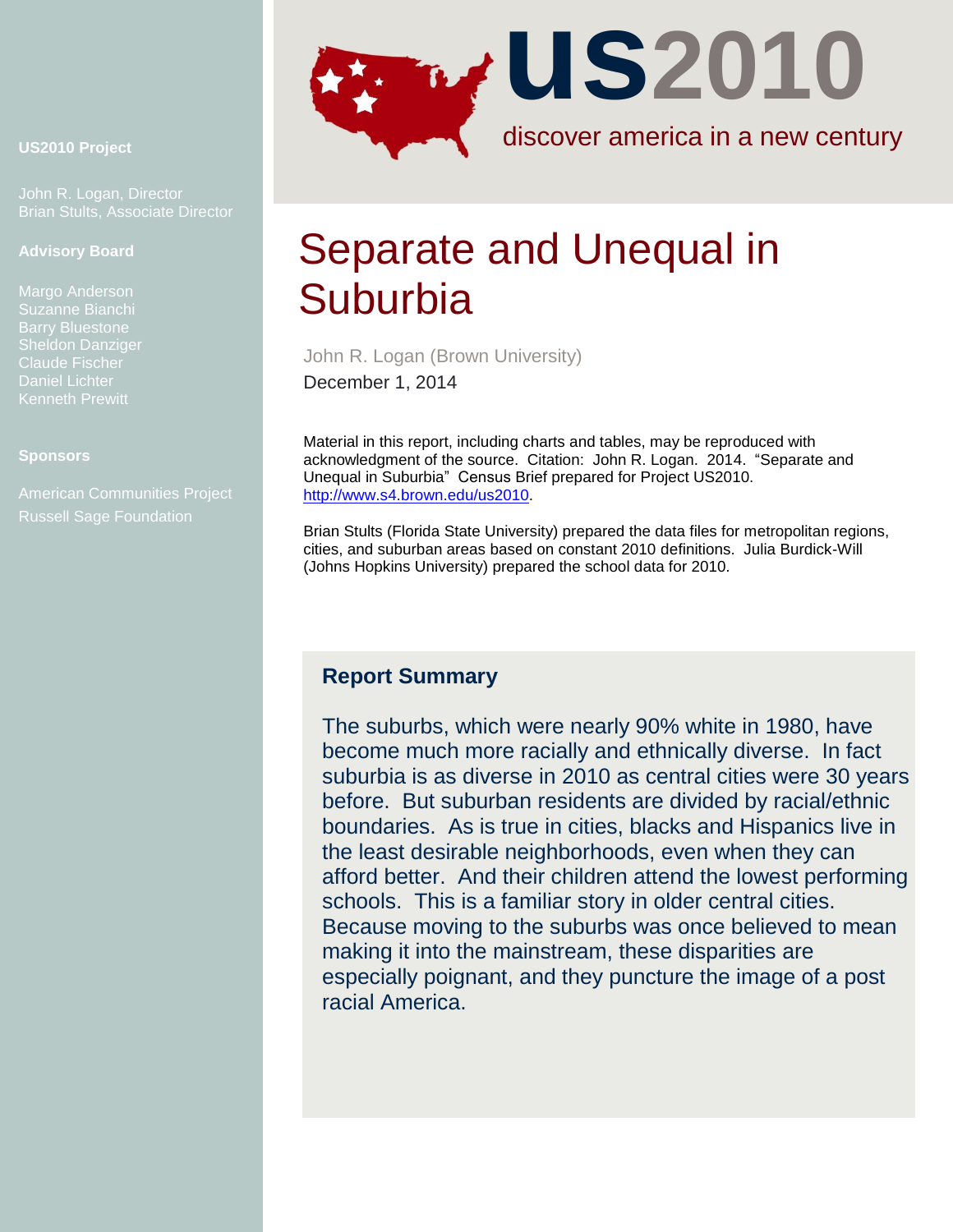

#### **Separate and Unequal in Suburbia**

The events in a predominantly black suburb – Ferguson, MO – in 2014 have shone a light on an important shift in metropolitan America. The suburbs have become steadily more diverse by race and class. In the late 1970s the metropolis could be described as "Chocolate City, Vanilla Suburbs" (Farley et al 1978). Large cities were increasing in their black population, but many suburbs remained mostly white. That has changed. Influential research by William Julius Wilson (1987) pointed to one source: the continued growth of the black middle class and its efforts to find better conditions outside the historic ghetto. At the same time, many have pointed out a disturbing aspect of minority suburbanization, which is the tendency for separation into older, inner ring suburbs that had limited public services and were no longer attractive to whites (Schneider and Logan 1982, Massey and Denton 1988, Logan and Alba 1993).

This report offers an update of previous research using data as recent as 2010. It documents the change in the distribution of non-Hispanic whites, blacks, Hispanics, and Asians between city and suburban areas from 1980 to 2010, the trend in each minority group's segregation from whites, the class composition of the city and suburban neighborhoods where each group lives, and the differences in performance of schools that their children attend.

These data show growing suburban diversity and some moderation of residential segregation in the average suburban region, but continued high levels of inequality in the kinds of suburban neighborhoods where different groups live:

- Suburbs have grown more than central cities in the last three decades and now 60% of metropolitan area residents live in the suburban ring. This share varies by racial/ethnic group, with non-Hispanic whites most likely to live in suburbs. Minority groups nevertheless have been catching up. A surprising result is that suburbia in 2010 has about the same degree of racial/ethnic diversity as cities did in 1980.
- Blacks are less segregated from whites in suburbs than they are in central cities. Blackwhite segregation in suburbs is declining, though more slowly than in cities. Hispanics are also less segregated in suburbs than in cities, but there has been no change in their level of segregation since 1980. Suburban Asians are the least segregated group and on average they live in majority white neighborhoods. But their level of segregation also has not changed since 1980.
- One aspect of segregation is what researchers call "isolation" members of every group tend to live in neighborhoods where they are over-represented. Isolation is strongly affected by changes in the group's relative size, so suburban black isolation has declined since 1980 while Hispanic and Asian isolation has increased. At the same time every group's exposure to whites has diminished.
- Another aspect of segregation is that groups' neighborhoods are unequal. Just as has been reported previously for metropolitan regions, suburban whites and Asians live in better neighborhoods (i.e., with lower poverty) than blacks and Hispanics. The overall disparity is so large that it overcomes the effect of income – blacks and Hispanics with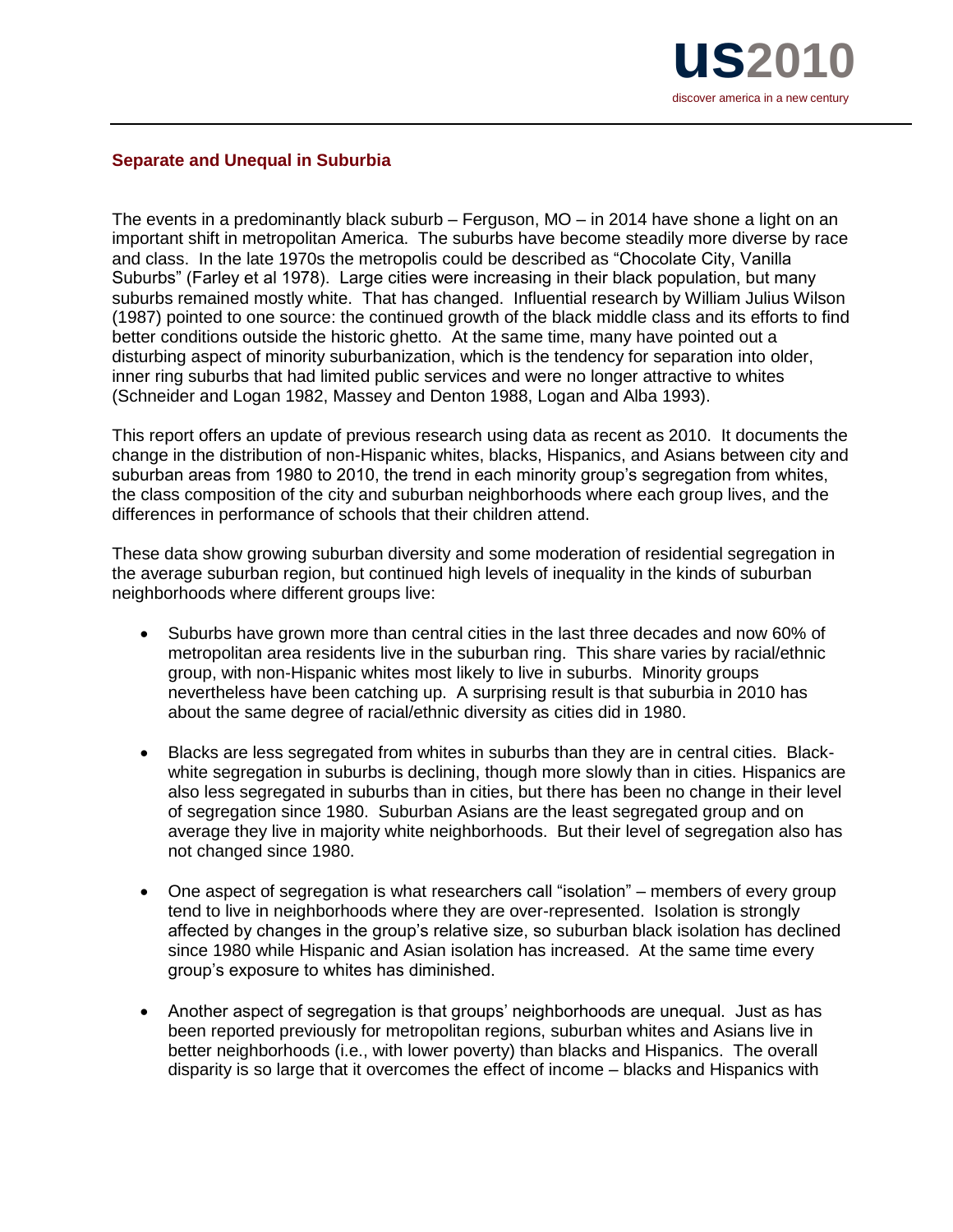incomes over \$75,000 live in neighborhoods with a higher poverty rate than do whites who earn less than \$40,000.

• Inequalities also show up in public services, especially schools. The suburban schools attended by black and Hispanic children generally perform better on standardized tests than their schools in central cities. However these schools score considerably worse than schools attended by suburban whites and Hispanics. These disparities result partly from the higher level of poverty in blacks' and Hispanics' schools, but differences remain even after controlling for poverty.

### **Data and Methods**

This research is mainly based on census data at the tract level from each decade 1980-2010 for people living in metropolitan areas. Metropolitan boundaries are held constant to their 2010 definitions, and the division between cities and suburbs is also studied as defined by the Census Bureau in 2010. The census data provide a count of the number of whites, blacks, Hispanics, and Asians in every tract, the income levels of households headed by a member of each group, and other characteristics of the tract. We focus on the percent of residents below the poverty line as an indicator of the condition of the neighborhood.

School data are from 2010 and are drawn from the National Center for Education Statistics (NCES). We focus on public elementary schools because their relatively narrow attendance zones provide information for the most local community area. These data include the racial composition of each school, the school's standardized test scores (measured in relation to other schools in the same state), and the percent of students who are eligible for free/reduced price lunches (an indicator of poverty).

See the technical appendix below for more details about measures and data used here.

#### **Suburban Racial/Ethnic Diversity and Residential Segregation**

The first significant fact about suburbia is that its population is growing and becoming steadily more diverse. Figure 1 represents this change by charting the share of metropolitan whites, blacks, Hispanics and Asians who lived in the suburbs in each decade since 1980. For every group the suburban share is increasing. Whites were suburbanizing even before the vast expansion of suburbia after World War II. The white population in cities has actually declined since 1990, falling from about 51.1 million to 49.0 million in 2010. Their numbers continue to grow in suburbia, though at a declining rate (up 17% in the 1980s, up 8% in the 1990s, and up only 4% from 2000 to 2010).

Minorities were initially much more likely to live in cities. The suburban black population was under 6 million in 1980 but now has reached nearly 16 million. Because the overall Hispanic and Asian populations have grown so much, their increase in suburbia has been more dramatic: from under 5 million to 23 million for Hispanics, from 1.2 million to 8.3 million for Asians.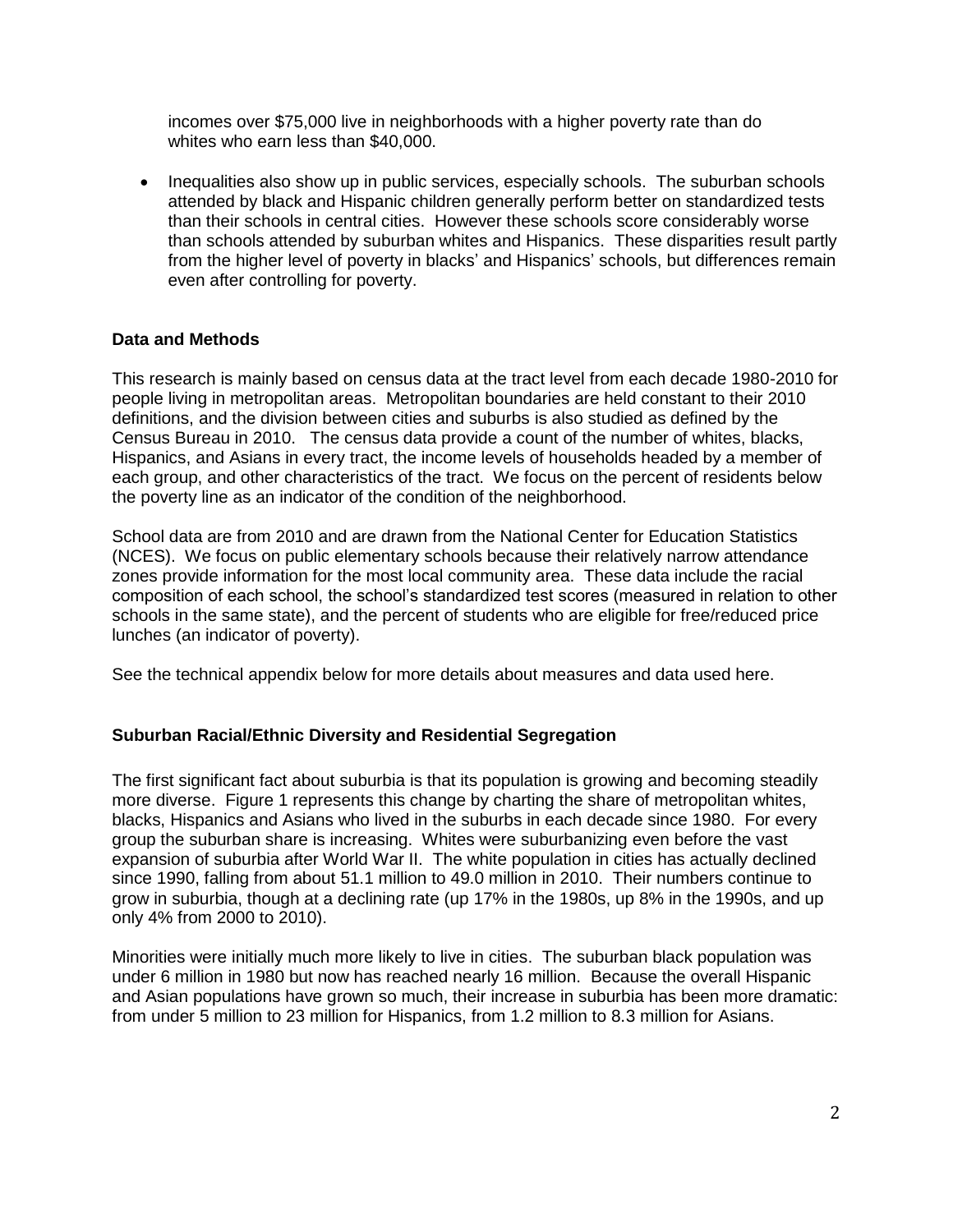

The trend toward suburban diversity is reflected in the pie charts in Figure 2. The pie on the left represents the total central city population in 1980, when whites were about two-thirds of residents. The pie on the right represents the suburban population thirty years later. Whites are just above two-thirds of the total in the suburbs, too. The major difference is the relative sizes of minority groups – fewer in today's suburbs are black, while more are Hispanic or Asian.

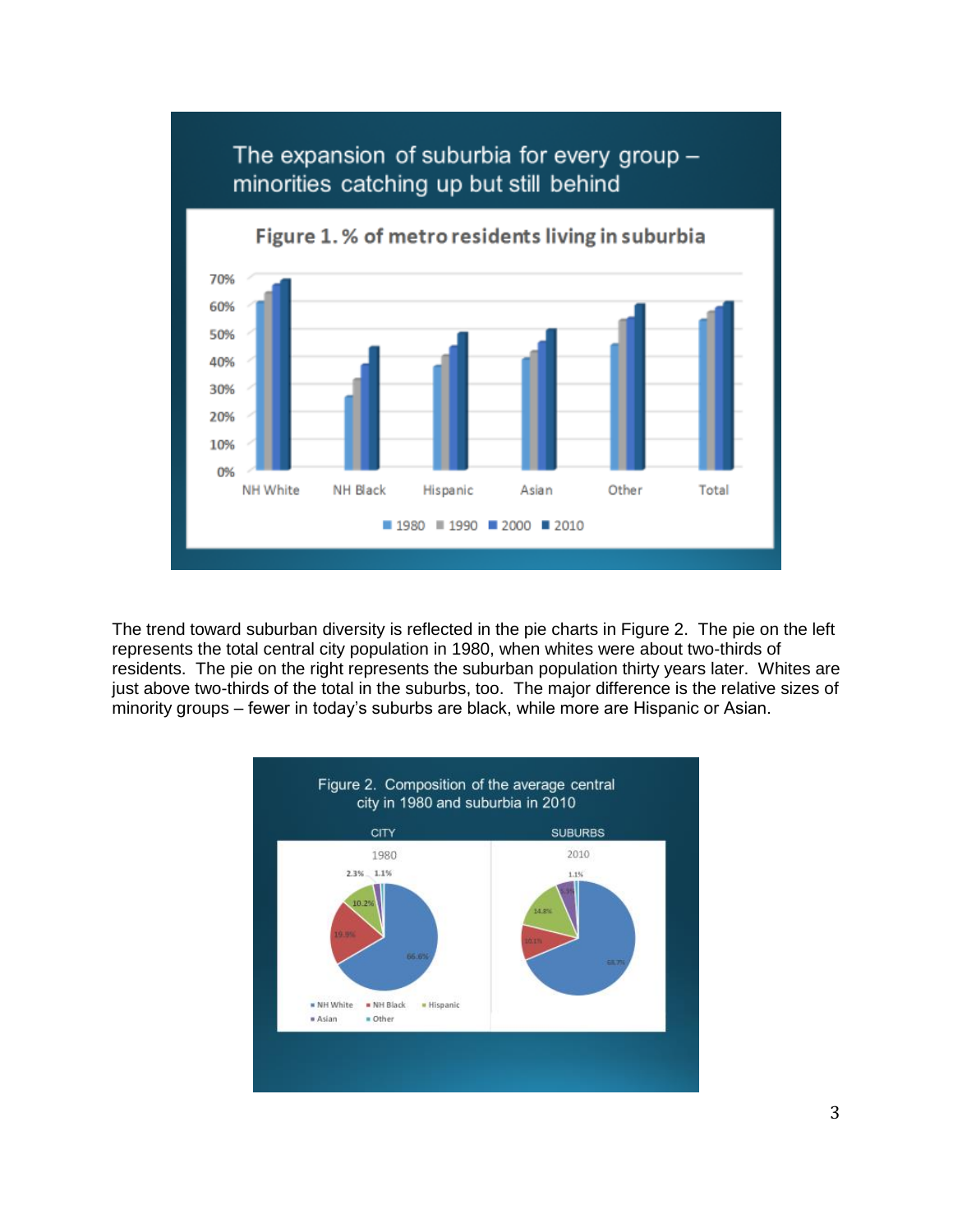Suburban diversity does not mean that neighborhoods within suburbia are diverse. As is true in central cities, minorities are fairly highly segregated among suburban neighborhoods. Figure 3 reports the values of the most widely used measure of segregation, the Index of Dissimilarity (D). D ranges from 0 to 100, and social scientists generally consider values below 30 to be quite modest while values above 60 are very high. The averages shown here are weighted by the size of the minority population in an area; they can be described as the average level of segregation experienced by a minority group member. As Figure 3 shows, black segregation from whites in suburbs averaged above 60 in 1980; it has fallen slowly but steadily since then, and now averages slightly over 50. (By comparison, D in central cities averaged 75.0 in 1980 but has fallen to 59.6 in 2010).

Suburban Hispanic segregation from whites is lower (44.0), but it has not changed much since 1980. Suburban Asian segregation is now 39.9, somewhat higher than in 1980.



An intuitive sense of what these levels of segregation mean is given by other measures that describe the racial composition of the neighborhood where the average group member lives. These figures depend on both the overall racial composition of the region and on the degree of segregation across neighborhoods. Table 1 lists the values in central cities for comparison – they uniformly show that all groups' neighborhoods in the suburbs had a higher share of white neighbors and a lower share of black and Hispanic neighbors than in cities.

The focus here is on the trends in suburbia. Recall that 10.1% of the suburban population was black in 2010. Yet the average black suburbanite lived in a neighborhood that was 35.6% black in 2010, more than a three-to-one disproportion. Although 68.7% of suburban residents were white, the average black suburbanite's neighborhood was only 44.6% white. While black-white segregation was declining in this period, suburban blacks had fewer white neighbors and fewer black neighbors in 2010 than in 1980. This is a consequence of immigration – every group had more Hispanic and Asian neighbors in 2010 than in 1980.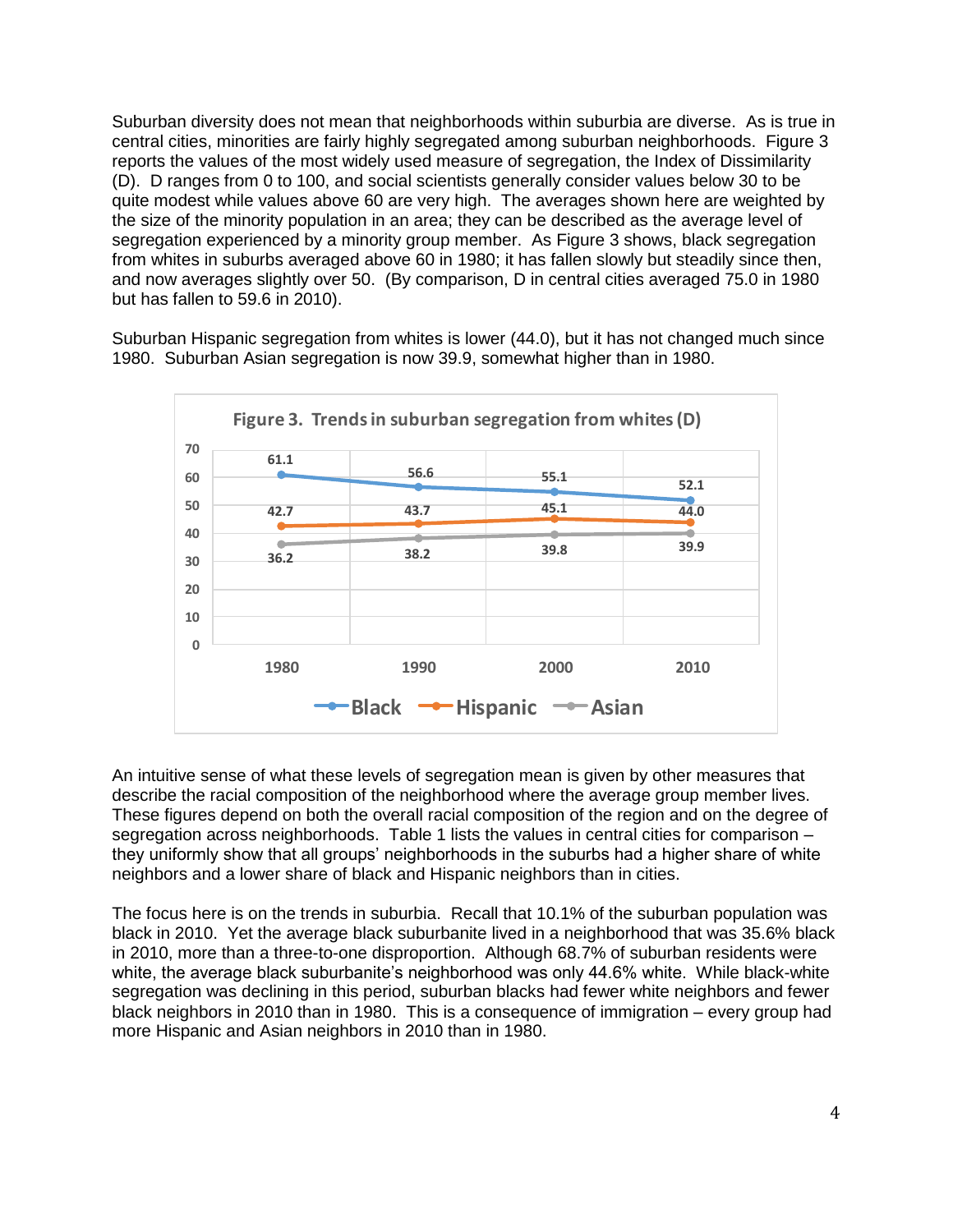| Table 1. Average measures of isolation and exposure for group members in metro areas |                       |      |      |             |  |                |             |      |             |  |
|--------------------------------------------------------------------------------------|-----------------------|------|------|-------------|--|----------------|-------------|------|-------------|--|
|                                                                                      | <b>Central Cities</b> |      |      |             |  | <b>Suburbs</b> |             |      |             |  |
|                                                                                      | <b>1980</b>           | 1990 | 2000 | <b>2010</b> |  | <b>1980</b>    | <b>1990</b> | 2000 | <b>2010</b> |  |
| <b>Blacks lived in neighborhoods with:</b>                                           |                       |      |      |             |  |                |             |      |             |  |
| $%$ white of                                                                         | 23.3                  | 25.6 | 25.5 | 26.9        |  | 52.9           | 52.2        | 47.7 | 44.6        |  |
| % black of                                                                           | 68.4                  | 63.0 | 58.6 | 52.9        |  | 40.3           | 38.2        | 37.5 | 35.6        |  |
| % Hispanic of                                                                        | 6.5                   | 8.9  | 11.8 | 15.2        |  | 5.0            | 7.1         | 10.4 | 14.4        |  |
| % Asian of                                                                           | 1.0                   | 2.0  | 3.1  | 4.0         |  | 1.0            | 2.0         | 3.3  | 4.5         |  |
| Hispanics lived in neighborhoods with:                                               |                       |      |      |             |  |                |             |      |             |  |
| % white of                                                                           | 41.4                  | 36.0 | 30.9 | 29.2        |  | 57.6           | 51.0        | 44.5 | 41.2        |  |
| % black of                                                                           | 12.7                  | 12.5 | 12.6 | 12.8        |  | 5.9            | 6.9         | 8.5  | 9.8         |  |
| % Hispanic of                                                                        | 41.4                  | 45.4 | 48.6 | 49.9        |  | 33.0           | 37.4        | 40.6 | 42.1        |  |
| % Asian of                                                                           | 3.1                   | 5.4  | 6.4  | 7.1         |  | 2.2            | 4.0         | 5.1  | 5.9         |  |
| Asians lived in neighborhoods with:                                                  |                       |      |      |             |  |                |             |      |             |  |
| $%$ white of                                                                         | 56.0                  | 51.8 | 46.0 | 42.7        |  | 70.3           | 66.8        | 59.6 | 54.8        |  |
| % black of                                                                           | 8.7                   | 9.3  | 9.9  | 10.0        |  | 4.8            | 6.0         | 7.5  | 8.6         |  |
| % Hispanic of                                                                        | 13.9                  | 17.4 | 19.1 | 20.6        |  | 9.0            | 12.0        | 14.1 | 16.5        |  |
| % Asian of                                                                           | 19.4                  | 20.8 | 23.4 | 25.6        |  | 14.5           | 14.7        | 17.6 | 19.2        |  |

A standard theory in urban sociology is that a group's isolation – the degree to which group members live in separate racial/ethnic zones – depends on the income level of individual members. Higher income minorities are expected to live in less segregated settings. Figure 4 offers a test of that expectation, using data from the 2005-2009 American Community Survey that included information on race, income and where people lived.



It turns out that the standard theory applies only to Hispanics. Lower income Hispanics (earning below \$45,000) lived on average in suburban neighborhoods that were 43% Hispanic. Affluent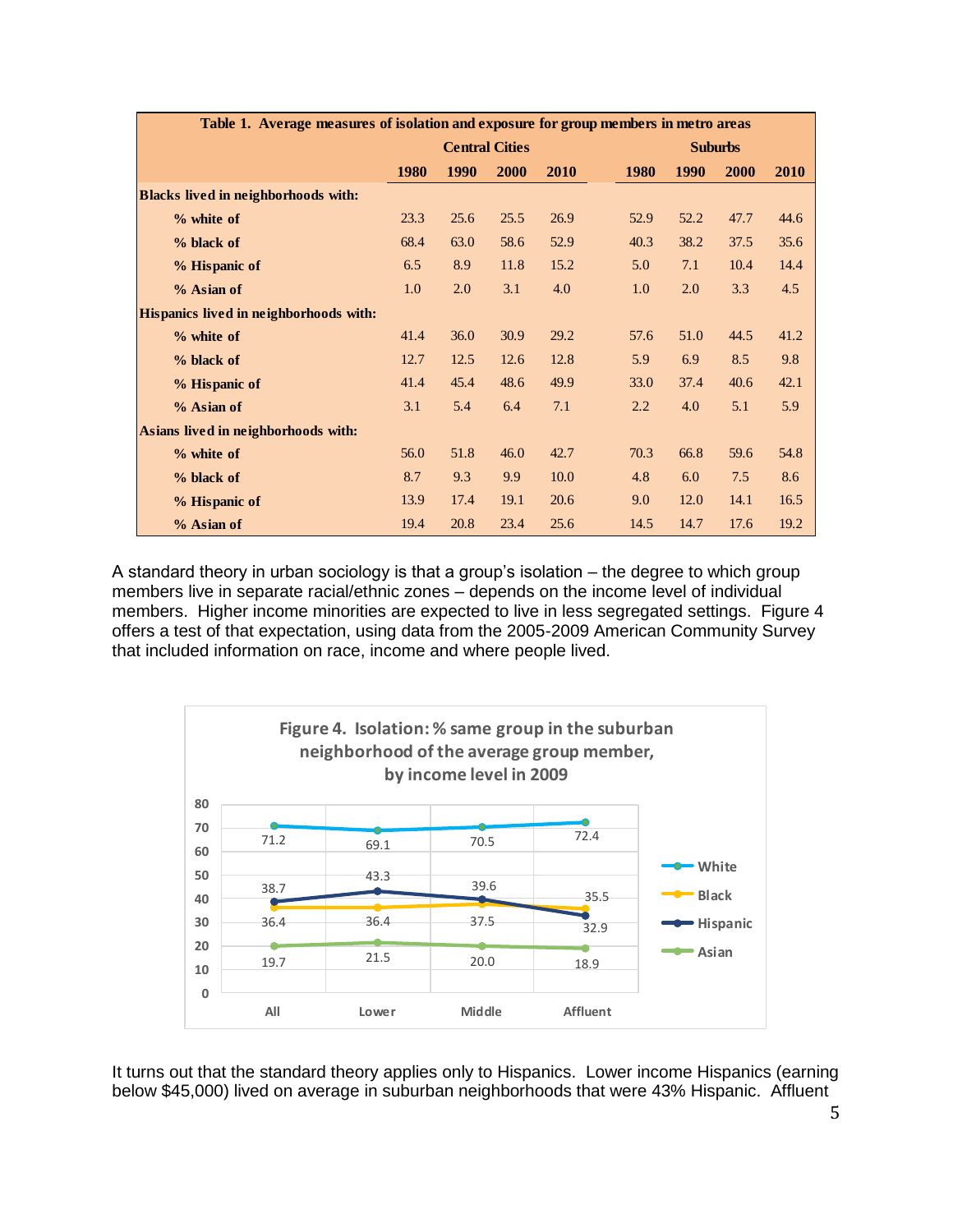Hispanics' neighborhoods (those earning above \$75,000) were only 35% Hispanic. But there was no such relationship for whites, blacks or Asians. For these groups, their isolation was unrelated to their income. Suburban residential boundaries for them are mostly based on race.

#### **Separate and Unequal**

There are two readily accessible sources of information about the quality of people's local environments. One is specifically about their neighbors – the poverty rate in the neighborhood where they live, reported by the 2005-2009 American Community Survey. The other is about local schools, specifically the test performance of schools that group members' children attend.

Figure 5 reports the poverty exposure of suburbanites. It shows that there are large differences in the quality of groups' neighborhoods. At one extreme, whites live on average in suburban neighborhoods where less than 7% of neighbors are below the poverty line. Hispanics' neighborhoods have an average poverty rate of 12.0%, nearly twice as high, and blacks' neighborhoods average 11.4% poor.



Again a standard expectation – one that seems intuitive to the average American – would be that these differences are mainly due to Hispanics' and blacks' relatively lower incomes (in the average metropolitan area, they earn only 60-70% as much as whites, while Asians earn more than whites). This expectation is tested in the same way as in Figure 4, by looking separately at group members in different income categories.

The result is similar to what has previously been reported for metropolitan regions as a whole (Logan 2011). In every group the more affluent households live in lower poverty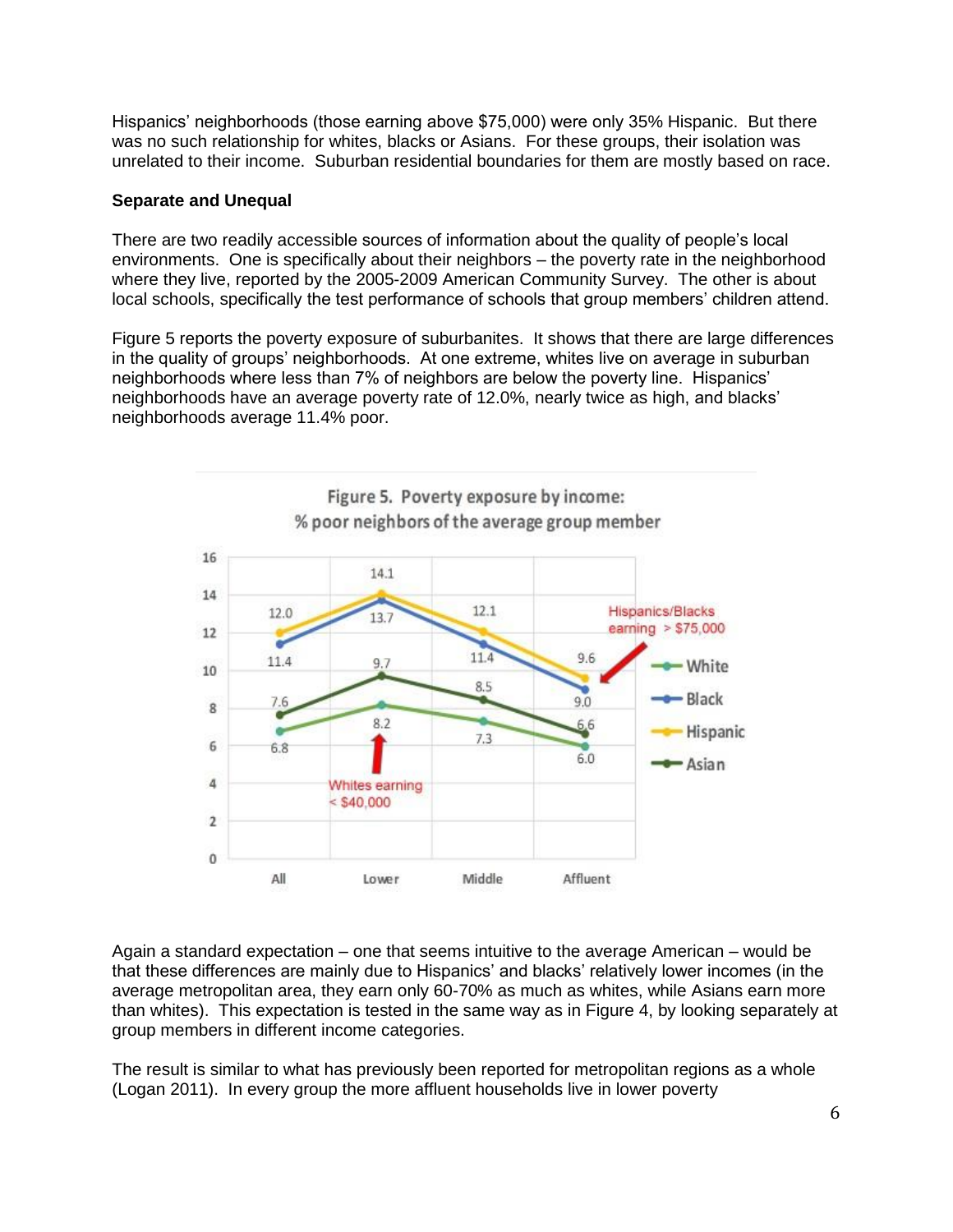neighborhoods. But controlling for income does not remove the large disparities across groups. In fact, lower income whites live in neighborhoods with a lower poverty rate (8.2%) than affluent Hispanics (9.6%) or blacks (9.0%). This finding conflicts with the usual assumption that residential inequality in America is mostly class-based. In fact even when they experience much success in the labor market, many minority group suburbanites are relegated to neighborhoods with fewer resources.

Tables 2-3 below assess another indicator of neighborhood quality – the performance of public elementary schools in 2010. For these tables schools' test scores have been compared to other schools in the same state where students take the same  $4<sup>th</sup>$  grade reading test. Values in the table are the schools' average percentile ranking within the state.

Table 2 shows that schools in suburbs perform better than city and non-metropolitan schools. However disparities across race and ethnicity are found in all three settings. The average suburban black or Hispanic elementary student attends a school that ranks below the  $45<sup>th</sup>$ percentile in the state, despite the suburban advantage. The average suburban white or Asian child's school is above the 60<sup>th</sup> percentile. Even within suburbia, schools are both separate and unequal.

| Table 2. Achievement of schools attended by race/ethnicity |             |                 |                  |  |  |  |  |
|------------------------------------------------------------|-------------|-----------------|------------------|--|--|--|--|
| [Elementary reading score percentiles in 2010]             |             |                 |                  |  |  |  |  |
|                                                            | <b>City</b> | <b>Suburban</b> | <b>Non-Metro</b> |  |  |  |  |
| White                                                      | 54.1        | 63.8            | 51.9             |  |  |  |  |
| Asian                                                      | 48.2        | 62.7            | 53.2             |  |  |  |  |
| <b>Black</b>                                               | 27.8        | 43.3            | 38.2             |  |  |  |  |
| <b>Hispanic</b>                                            | 31.4        | 44.9            | 41.9             |  |  |  |  |
|                                                            |             |                 |                  |  |  |  |  |

Table 3 begins to explain the cause. It was already shown above that black and Hispanic residents live in poorer neighborhoods. They also attend schools with higher poverty concentration (as reflected in the percent of student eligible for free or reduced price lunches). Table 3 divides schools into three roughly equal categories of poverty (over 55%, 25-55%, and below 25%). It still shows disparities among suburban schools that have similar poverty levels, but the differences are reduced considerably. The conclusion is that a large part of the disparity in school performance between schools attended by white/Asian or black/Hispanic students is because the latter children attend higher poverty schools.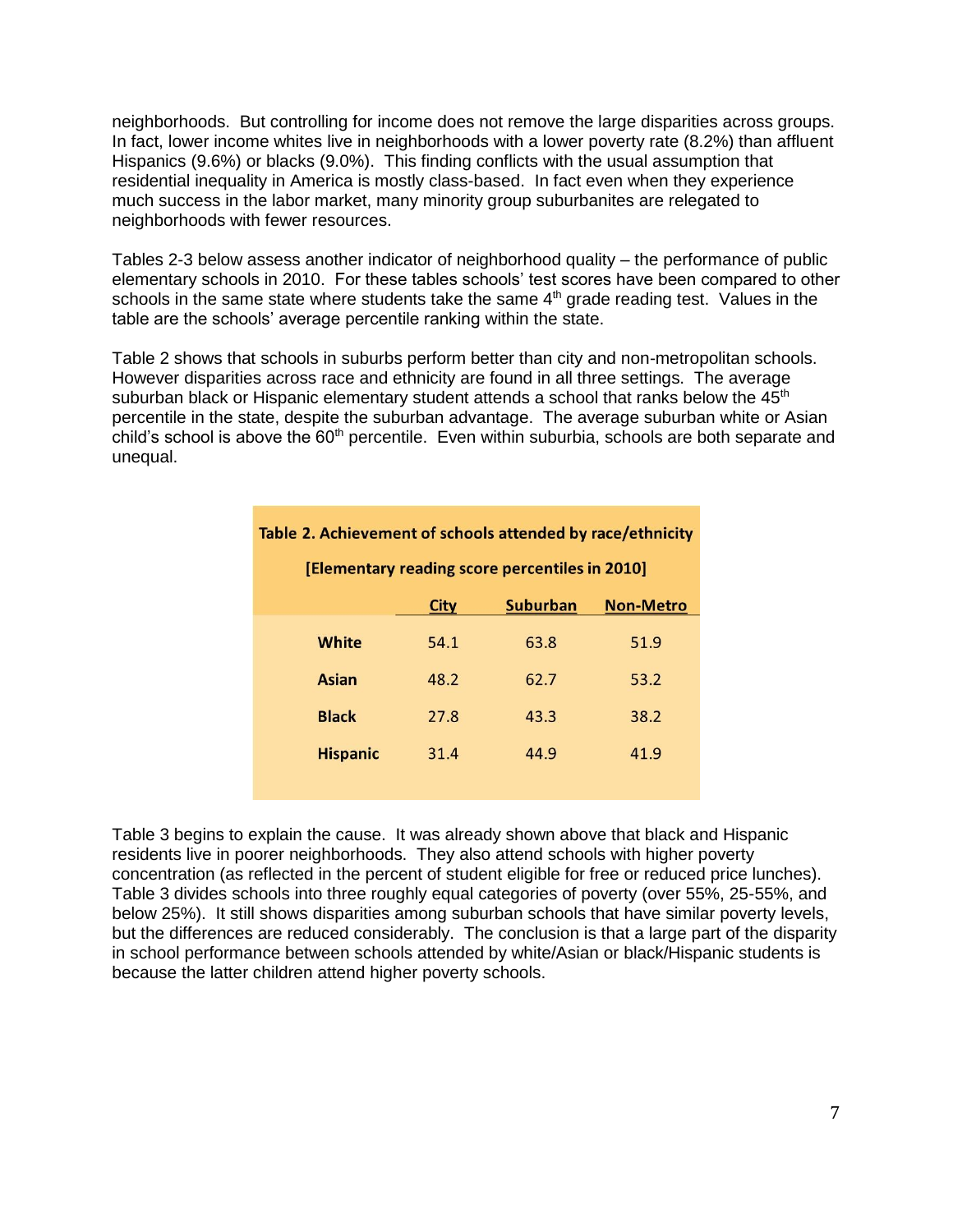| Table 3. Achievement of schools attended by race/ethnicity |      |                     |              |      |                       |              |      |                    |              |  |
|------------------------------------------------------------|------|---------------------|--------------|------|-----------------------|--------------|------|--------------------|--------------|--|
| [Elementary reading score percentiles in 2010]             |      |                     |              |      |                       |              |      |                    |              |  |
|                                                            |      | <b>High Poverty</b> |              |      | <b>Medium Poverty</b> |              |      | <b>Low Poverty</b> |              |  |
|                                                            |      | Non-                |              |      | Non-                  |              |      | Non-               |              |  |
|                                                            | City | Suburb              | <b>Metro</b> | City | <b>Suburb</b>         | <b>Metro</b> | City | Suburb             | <b>Metro</b> |  |
|                                                            |      |                     |              |      |                       |              |      |                    |              |  |
| <b>White</b>                                               | 32.5 | 40.4                | 43.7         | 57.2 | 54.4                  | 54.0         | 76.7 | 72.3               | 63.2         |  |
| <b>Asian</b>                                               | 26.5 | 29.1                | 40.5         | 55.5 | 50.8                  | 54.5         | 80.2 | 74.3               | 70.6         |  |
| <b>Black</b>                                               | 22.2 | 28.4                | 34.1         | 52.9 | 48.2                  | 55.6         | 66.2 | 66.1               | 66.5         |  |
| <b>Hispanic</b>                                            | 27.2 | 31.4                | 37.4         | 51.3 | 49.1                  | 50.2         | 47.0 | 63.2               | 51.9         |  |
|                                                            |      |                     |              |      |                       |              |      |                    |              |  |

## **The case of St. Louis**

This analysis of patterns and trends is based on national averages, although very similar results are found in most metropolitan areas of the country. What is the situation with respect to blacks and whites in St. Louis suburbs like Ferguson?



**Figure 6. % black in 2010 by census tract in the St. Louis area.** Ferguson is a suburb just east of I-170 and south of I-270, within the zone that is above 50% black.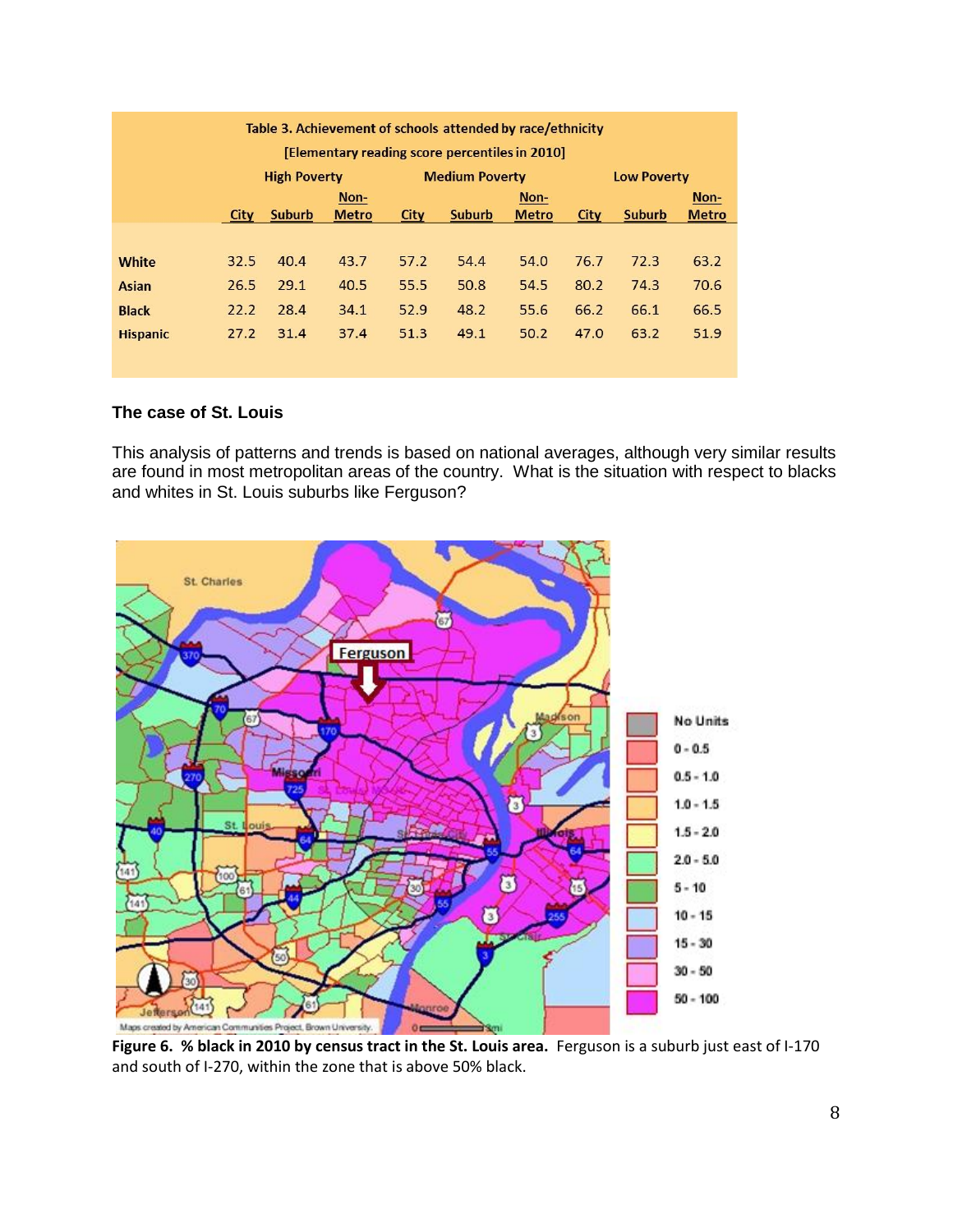Figure 6 (above) presents a map of St. Louis that shows the percentage of black residents in census tracts in 2010. Not only the city itself but also a large zone of inner suburbs is over 50% black, including Ferguson (in the northwest part of the predominantly black area). Most suburbs further away from the city are less than 10% black, many in the range of 1-5%. These differences that are so evident on the map translate into a high level of residential segregation. In fact, St. Louis's suburban ring is among the most segregated in the nation ( $D = 69.2$ , compared to the national average in suburbs of only 52.1). Only Newark, NJ; Miami, FL; and Cleveland, OH suburbs are more segregated, and St. Louis is tied with the Nassau-Suffolk, NY suburbs for  $4<sup>th</sup>$  highest. It is also notable that segregation in this suburban region has hardly changed since 1980. It declined from 76.4 in 1980 to 71.9 in 1990, then only to 70.5 in 2000.



**Figure 7. % below poverty in 2005-2009 by census tract in the St. Louis area**

Figure 7 depicts the spatial pattern of poverty in St. Louis. Many areas of the city and also East St. Louis, IL, are above 35% poor. Poverty in most of the suburban ring is below 12%. Ferguson itself is divided between tracts in the southern portion of the town in the range of 20%- 25% poor and those more to the north in the range of 12%-20% poor. Other nearby predominantly black suburban areas have higher poverty than Ferguson.

On average, suburban whites in St. Louis live in neighborhoods with a 6.2% poverty rate, while suburban blacks' neighborhoods average 16.4% poor. Exposure to poverty does vary by households' income, but income differences don't explain the race differences. Lower income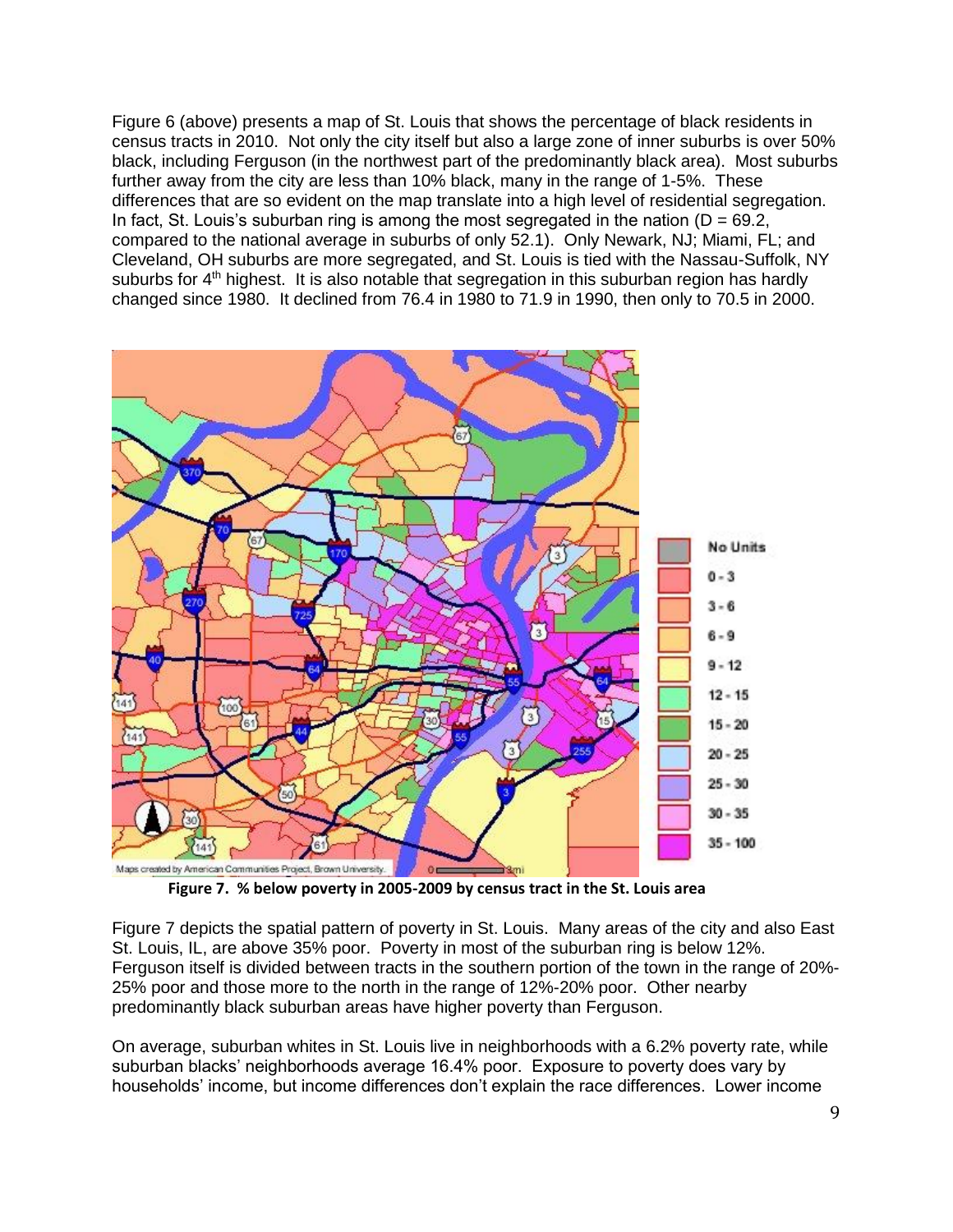whites (earning under \$40,000) live in neighborhoods with a poverty rate of 7.8%; comparable blacks' neighborhoods are 19.5% poor. Even affluent blacks (earning over \$75,000) live in neighborhoods averaging 10.6% poor. Affluent blacks, in St. Louis suburbs as in most of the country, live in poorer neighborhoods than lower income whites.

A final relevant statistic concerns the elementary schools attended by whites and blacks in the St. Louis suburbs. The average white student attends a school that scores at the 59<sup>th</sup> percentile on the  $4<sup>th</sup>$  grade reading test. The average black student's school is at the  $25<sup>th</sup>$  percentile.

This disparity is partly due to the much higher concentration of black students in high-poverty schools (free/reduced lunch over 55%) – 75% of black students vs 17% of white students attend such schools. But the schools' poverty level leaves some disparities unexplained. The lowpoverty schools attended by blacks and whites are similar, averaging in the  $78<sup>th</sup>$  and  $76<sup>th</sup>$ percentile respectively. But in medium poverty schools there is a 10-point performance gap  $(44<sup>th</sup>$  percentile for schools attended by blacks vs  $54<sup>th</sup>$  percentile for schools attended by whites). And in high poverty schools the disparity is larger ( $15<sup>th</sup>$  percentile for blacks,  $33<sup>rd</sup>$  for whites).

Ferguson's seventeen K-6 schools are typical of schools attended by black students in St. Louis suburbs. They range from 51% to 98% black. All but four are in the high-poverty category. Two schools stand out for higher performance (in the  $43<sup>rd</sup>$  and  $55<sup>th</sup>$  percentile in reading). The other fifteen range from the  $5<sup>th</sup>$  to the  $25<sup>th</sup>$  percentile.

#### **Discussion and conclusion**

Moving to the suburbs has generally been understood as a step up from older central city neighborhoods. And on the whole it is. Segregation is lower in the suburbs, neighbors have higher class standing, community resources are higher, and schools have higher performance on test scores. But minorities confront boundaries in suburbia that are very similar to those they live with in cities.

As the suburbs have become more diverse by race and ethnicity, they have also separated groups into different and unequal neighborhoods. African Americans and Hispanics face persistent obstacles to achieving the suburban dream. They tend to live in different communities, often in the older, inner suburbs that have become less desirable as places to live. They live in poorer neighborhoods, even poorer neighborhoods than whites who fall well below them in earnings. And their usual school choice is an elementary school that performs well below the state average.

These same patterns appear clearly in the case of St. Louis. Blacks are much more highly segregated in St. Louis suburbs than in most of the country. They face similar disparities in the class composition of their neighborhoods, and this result holds even when taking into account their own incomes. Their children attend worse performing schools than whites in nearby suburbs.

Ferguson itself is a predominantly black suburb. Parts of the community have lower poverty than is common in black neighborhoods, but the town as a whole is strikingly different from the majority white suburbs that lie to its north and west. Parents in the Ferguson-Florissant School District mostly have to choose among elementary schools that rank in the bottom 10% or 15% in the state, only modestly better than the average central city school in the region.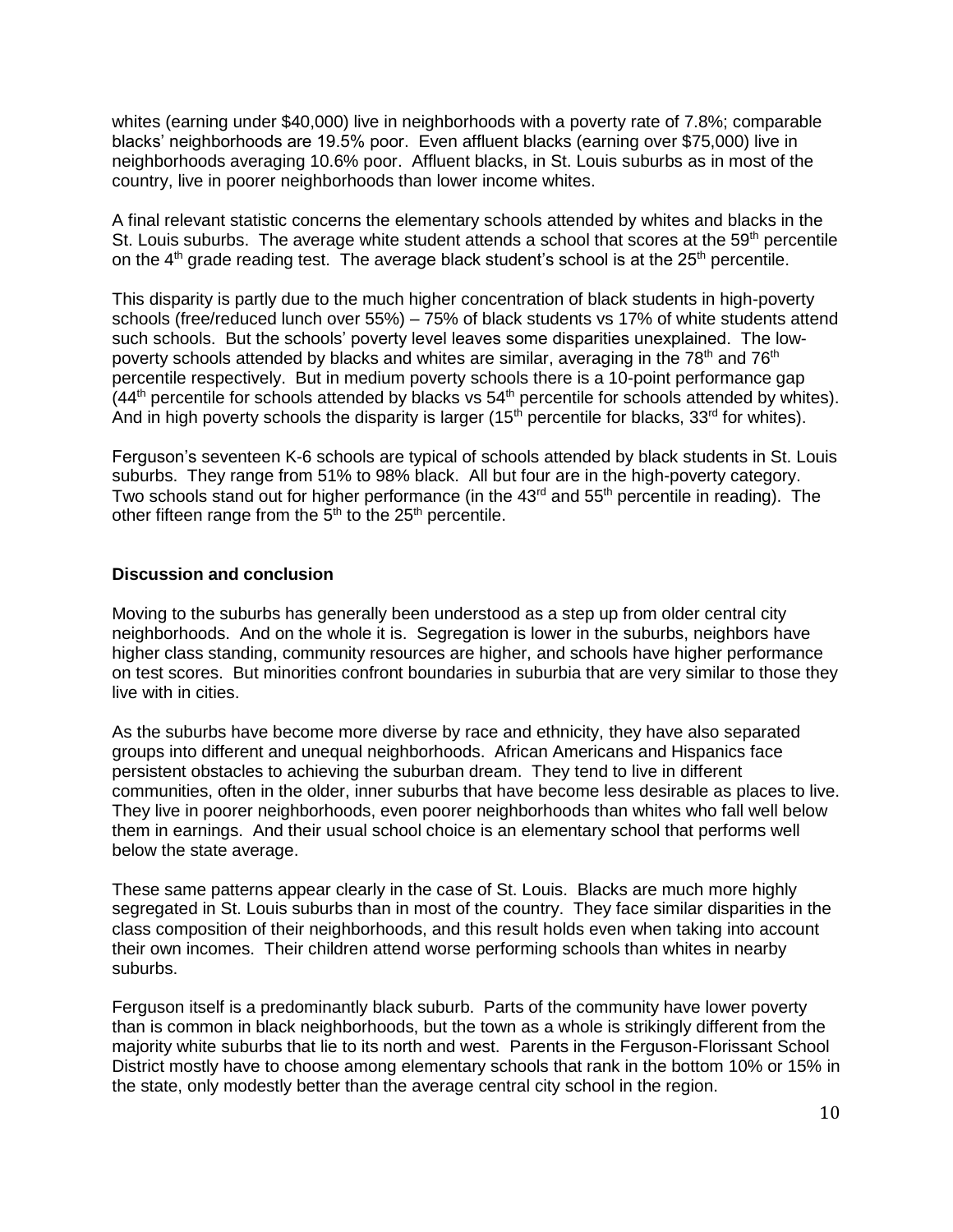In all these respects Ferguson in particular and St. Louis more broadly are representative of the pattern reported here for the nation. Ferguson has motivated much discussion in recent months. Understanding the extent of segregation and unequal opportunity that residents in this town live with on a daily basis is a step toward understanding the often violent protests that followed the shooting death of a local teenager. The most important message here is that the background conditions in this case are widespread in suburban America. There are variations in different regions, and there are exceptional cases even in the typical metropolitan area. But this is the usual situation. The residential environment of suburban blacks and Hispanics nationwide is separate and unequal.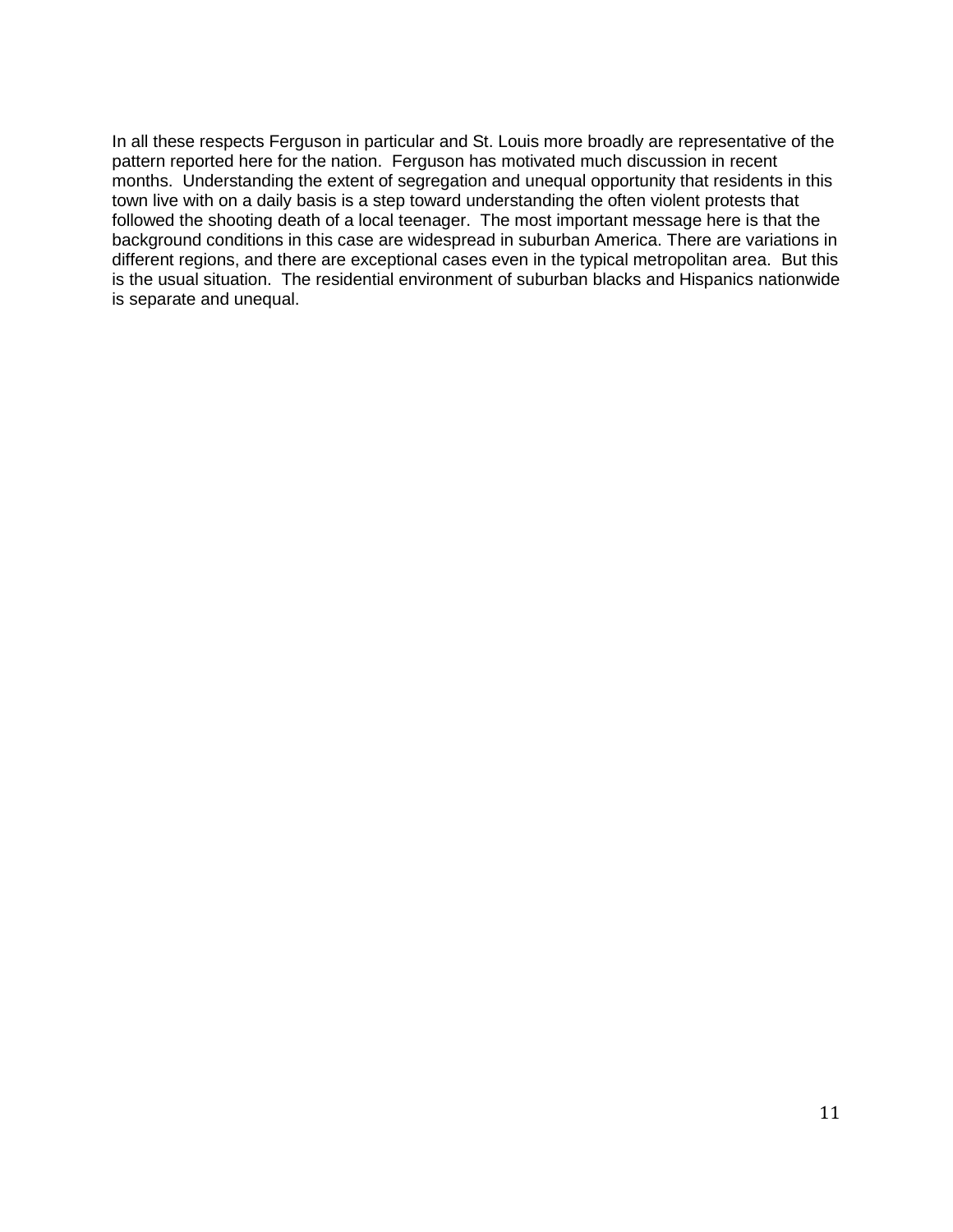#### **References**

Farley, Reynolds, Howard Schuman, Suzanne Bianchi, Diane Colasanto, and Shirley Hatchett. 1978. "Chocolate City, Vanilla Suburbs:" Will the Trend toward Racially Separate Communities Continue?" *Social Science Research* 7: 319-344.

Logan, John R. 2011. "Separate and Unequal: The Neighborhood Gap for Blacks, Hispanics and Asians in Metropolitan America" Report prepared for Project US2010. Available at: http://www.s4.brown.edu/us2010/Data/Report/report0727.pdf.

Logan, John R. and Richard D. Alba. 1993. "Locational Returns to Human Capital: Minority Access to Suburban Community Resources" *Demography* 30 (May):243-268.

Massey, Douglas S. and Nancy A. Denton. 1988. "Suburbanization and Segregation in U.S. Metropolitan Areas" *American Journal of Sociology* 94: 592-626.

Schneider, Mark and John R. Logan. 1982. "Suburban Racial Segregation and Black Access to Local Public Resources" *Social Science Quarterly* 63(4): 762-770.

Wilson, William Julius. 1987. *The Truly Disadvantaged: The Inner City, the Underclass, and Public Policy*. Chicago: University of Chicago Press.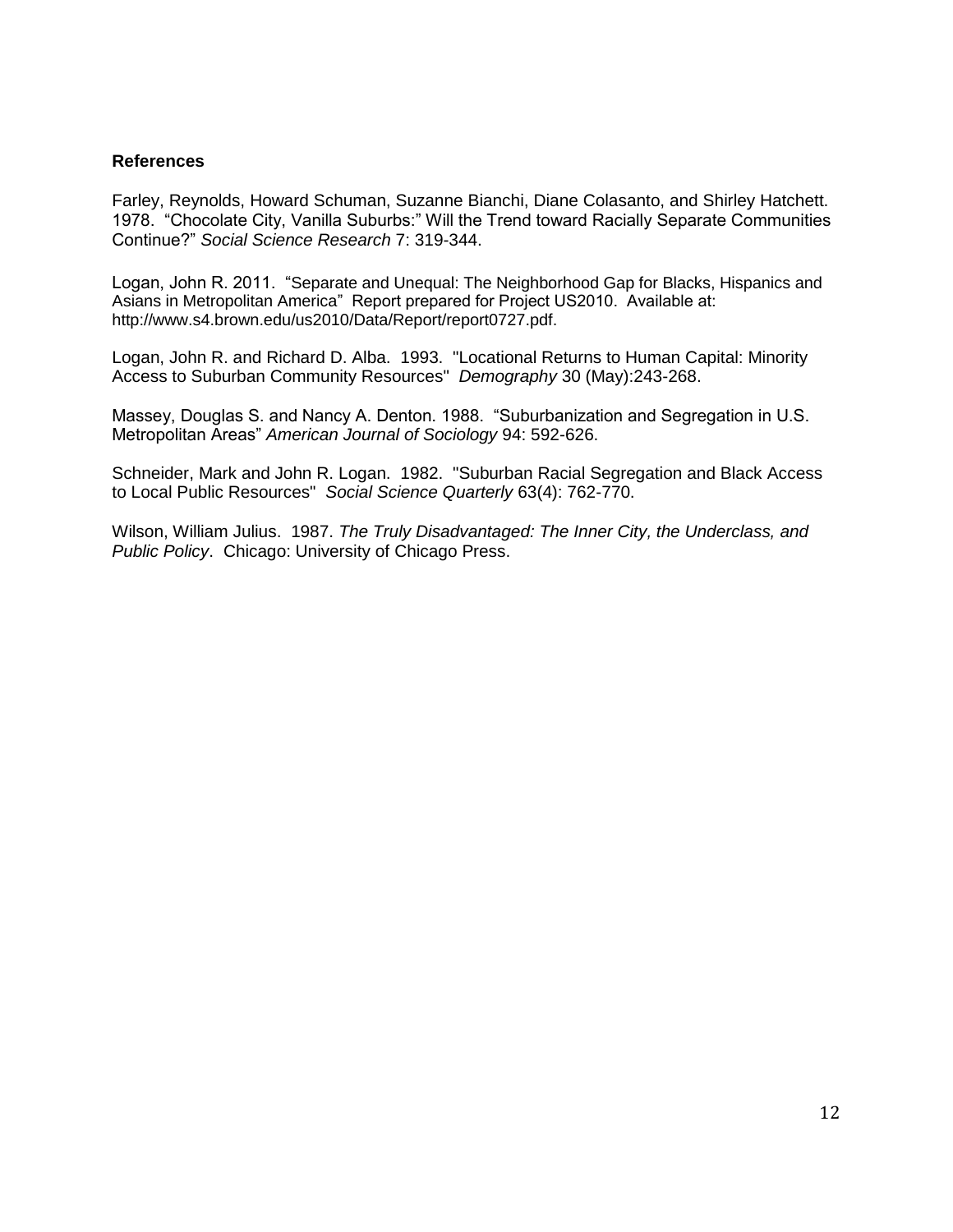# **Appendix on methodology**

## **How Do We Measure Segregation?**

The decennial census provides information on segregation at the level of census tracts, areas that typically have 3000-5000 residents. We report segregation for metropolitan regions beginning in 1980, using exactly the same geographic boundaries in each year. Metropolitan areas in every year are standardized to their Census 2010 boundaries.

For aggregated population data and for segregation measures that we have calculated for individual metropolitan regions, or for individual cities over 10,000 population, see: [http://www.s4.brown.edu/us2010/Data/Data.htm.](http://www.s4.brown.edu/us2010/Data/Data.htm) This report presents indices for 1980-2010.

#### *Measuring race and Hispanic origin*

The measurement of race is complicated by changes over time in the questions used by the Census Bureau to ask about race and the categories used in tabulations provided by the Census Bureau. Since 1980 two questions have been used: 1) is the person of Hispanic origin or not, and 2) what race does the person belong to? Beginning with the 2000 Census people have been allowed to list up to four different racial categories to describe themselves. Our goal is to create consistent categories similar to the way the federal government classifies minority groups for reporting purposes: Hispanic, non-Hispanic white, non-Hispanic black, non-Hispanic Asian/Pacific Islander, and non-Hispanic Native Americans and other races. (For convenience, generally in the remainder of this report we will use shorthand terms for the non-Hispanic groups: white, black, Asian, and other race.)

In every year the Hispanic category simply includes all persons who self-identify as Hispanic regardless of their answer to the race question. It is more complicated to calculate the number of non-Hispanics in each race category.

1. Our approach for handling multiple race responses in 2000 and 2010 is to treat a person as black if they described themselves as black plus any other race; as Asian if they listed Asian plus any other race except black; and as Native American/other race for any other combination.

2. It would be preferable to be able to calculate the number of non-Hispanic persons in each race category by subtracting the Hispanics from the total in each category. This is easy for our non-Hispanic white category because it includes no multiple-race persons and the necessary tables are available for every year in our study. It is also possible for blacks, Asians, and Native American/other race in 1990, 2000, and 2010 because tables are available for detailed multirace categories by Hispanic origin.

3. For 1980 some of the necessary tables are not available, so we use estimation procedures for non-Hispanic blacks, non-Hispanic Asians, and non-Hispanic other race. We can calculate non-Hispanic blacks by subtracting the number of Hispanic blacks from the black total. But in 1980 there is no table separating out Asians from other races in the non-Hispanic population. Our solution is to make an estimate of non-Hispanic Asians and non-Hispanic other race using tract-level data, assuming that the ratio of Asians to other races among non-Hispanics is the same as the ratio of Asians to other races in the total tract population (which is given).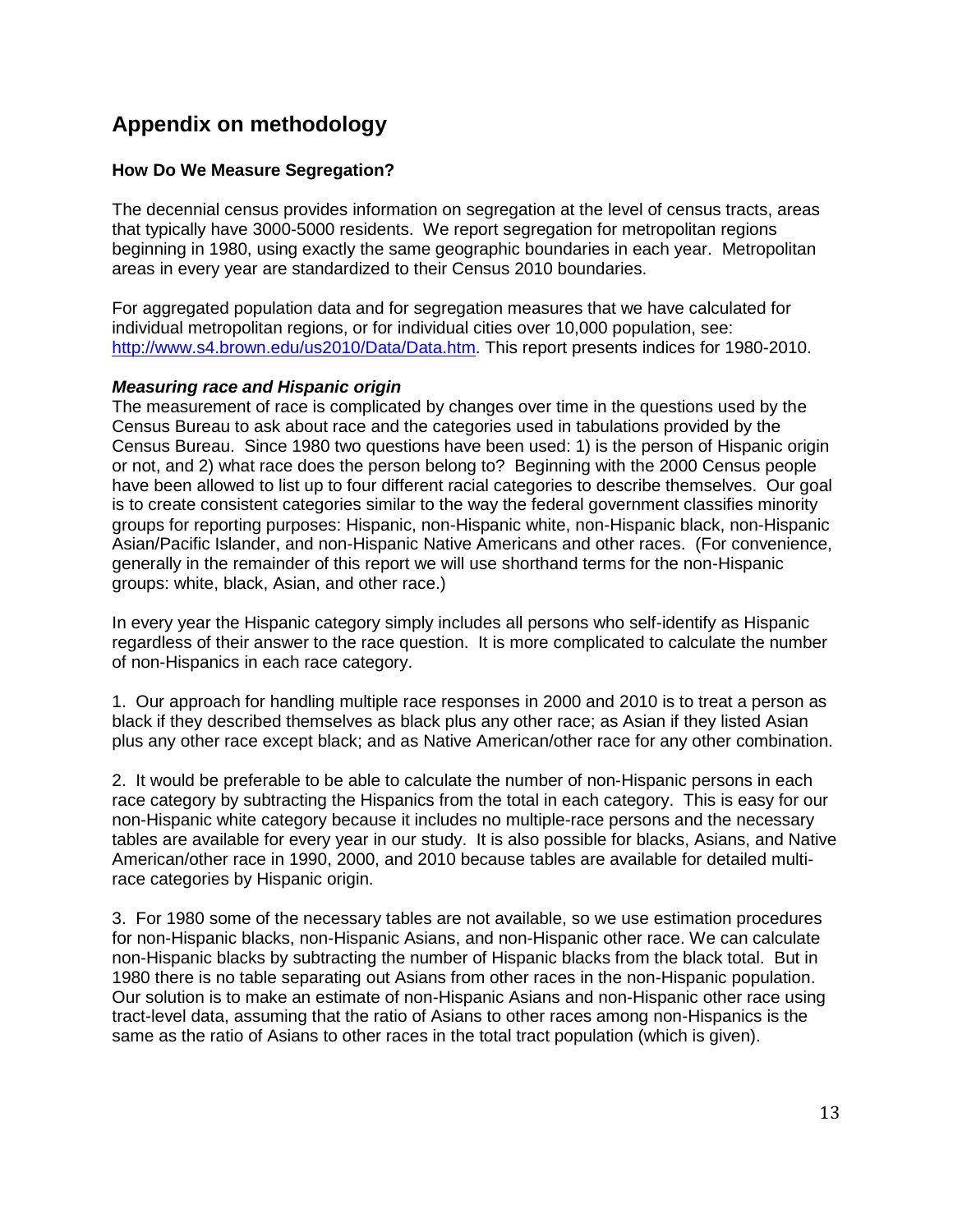#### *Index of Dissimilarity*

The standard measure of segregation is the Index of Dissimilarity (D), which captures the degree to which two groups are evenly spread among census tracts in a given city. Evenness is defined with respect to the racial composition of the city as a whole. With values ranging from 0 to 100, D gives the percentage of one group who would have to move to achieve an even residential pattern - one where every tract replicates the group composition of the city. A value of 60 or above is considered very high. For example, a D score of 60 for black-white segregation means that 60% of either group must move to a different tract for the two groups to become equally distributed. Values of 30 to 60 are usually considered moderate levels of segregation, while values of 30 or less are considered low.

Demographers typically interpret change either up or down in the following way:

- Change of 10 points and above in one decade Very significant change
- Change of 5-10 points in one decade Moderate change
- Below 5 points in one decade Small change or no real change at all

Change can be cumulative, and small changes in a single decade – if they are repeated over several decades – can constitute a significant trend.

#### *Exposure and Isolation Indices*

Another widely used measure of segregation is a class of Exposure Indices (P\*) that refers to the racial/ethnic composition of a tract where the average member of a given group lives. Exposure of a group to itself is called the Index of Isolation, while exposure of one group to other groups is called the Index of Exposure. Both range from 0 to 100. For example, an Isolation score of 80.2 for whites means that the average white lives in a neighborhood that is 80.2% white. An Exposure score of 6.7 for white-black exposure indicates that the average white lives in a neighborhood that is 6.7% black.

Even if segregation (measured by the Index of Dissimilarity) remains the same over time, growth in a minority population will tend to leave it more isolated - that is, leaving group members in neighborhoods where they are a larger share of the population. But at the same time the minority group's growth also tends to increase the exposure of non-Hispanic whites to that minority population. These are common phenomena in recent years when the white share of the typical metropolis is declining. Even if there were no change in the distribution of whites and minorities across census tracts (which is what we measure with D), there could be change in each one's exposure to the other (measured by P\*).

#### *Household and Neighborhood Income Data.*

Analyses of inequality in neighborhood conditions are based on census tract data from the 2005-2009 American Community Survey (ACS). These sources include tables listing the household income distribution for specific racial and ethnic groups in every tract. All income data referred to in this report are for households, classified by the race/ethnicity of the household head

We aggregated data from census tracts in each year to provide totals for metropolitan regions as defined in 2010. Income data are taken directly from tables prepared by the Census Bureau for non-Hispanic whites (people who reported only white race) and Hispanics. We define "black" households as those headed by persons who reported only black race, without regard to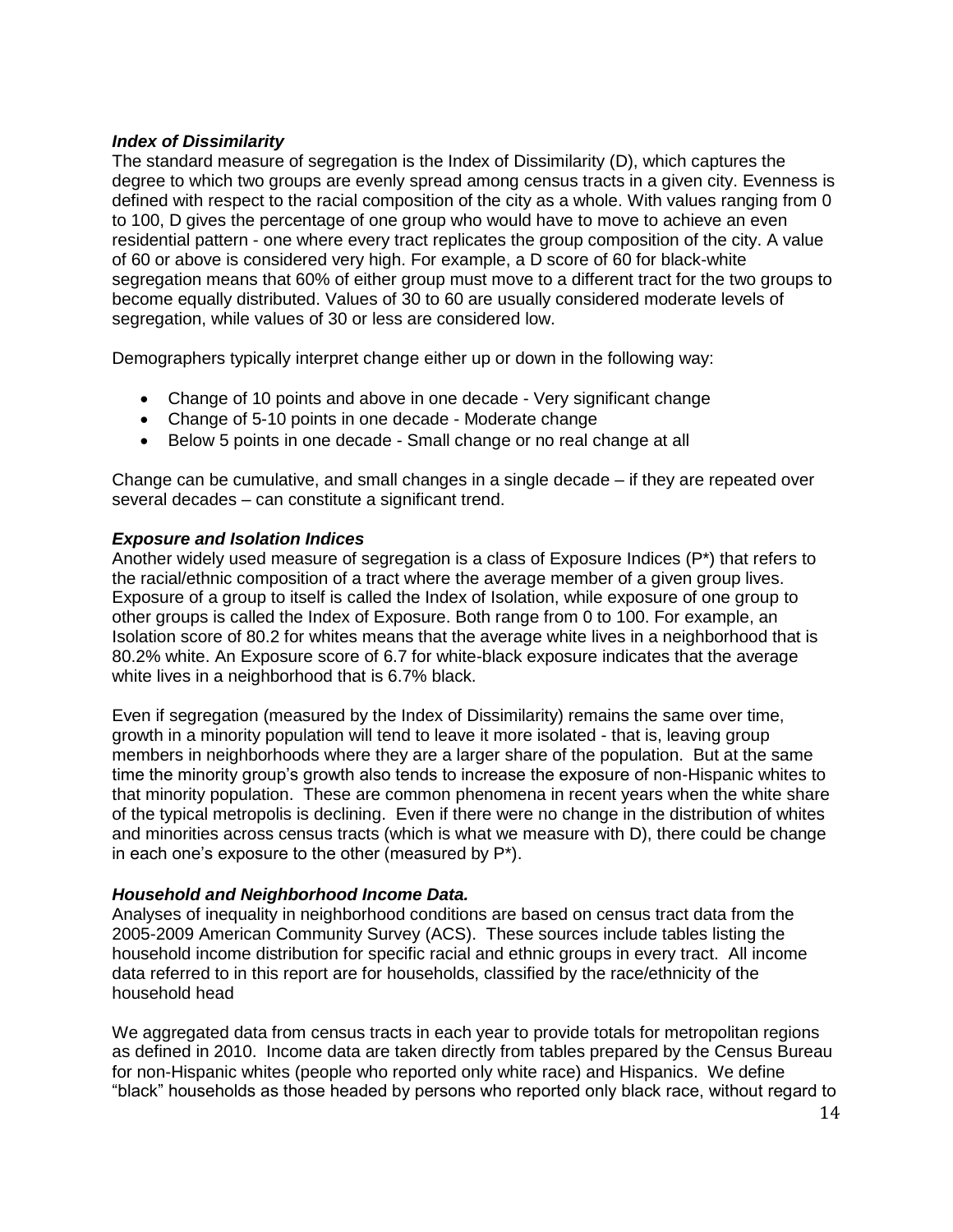Hispanic origin. The same approach is used to identify Asians. For convenience, we use the terms white (or non-Hispanic white), black, Hispanic and Asian to refer to these groups.

Median incomes have been estimated from the grouped income data. To facilitate a breakdown of residential patterns by the income level of households, incomes have been categorized into three consistent categories: "poor" (income below 175 percent of the poverty line for a family of four, "affluent" (income more than 350 percent of the poverty line,), and "middle income" (those falling in between). Our choices of cutting points were constrained by the categories provided in the data. For "poor" we used values under \$40,000 in 2005-2009. For "affluent" we used values over \$75,000 in 2005-2009.

In this report, neighborhood quality is measured as the percentage of families below the official poverty line. The ACS calculates these data taking into account both size and age composition of families. The figures presented here are exposure indices: they show the values for the neighborhood where the average group household lives.

Typically researchers use characteristics of the census tract where people live as a measure of their "neighborhood." In this report we use a larger area: the census tract plus each adjacent tract. There are several advantages of this approach which is now possible through computer mapping techniques. First, many studies have shown that people are affected not only by conditions in their own tract but also by the larger area in which the tract is embedded. These are often referred to as "spatial" effects. Second, especially for people who live near a tract's outer edge, residents often live in closer proximity to many people in an adjacent tract than to many people in their own, and it makes sense to take the adjacent tract into account. Third, there are potential problems with the reliability of data from a single tract, especially for socioeconomic characteristics. The 2005-2009 American Community Survey data are based on smaller samples than the 2010 census. Furthermore, a substantial share of Americans provides no answers to key questions such as income, and the Census Bureau filled in the missing information with imputed data for households that were similar in other respects. Hence all of these estimates are affected by both missing data and sampling error. Dealing with groups of adjacent tracts rather than single tracts should improve the reliability of data.

#### *School data*

This study includes all public schools in the United States for which relevant data are available from national sources. It draws on school results on statewide standardized tests for 2010 and data about public elementary schools gathered by the National Center for Education Statistics. The testing data are from reading and mathematics tests for elementary school grades. Data are drawn from each state's school report cards assembled by NCES. In most cases, the elementary tests are for the fourth grade; where that is not available, we selected the closest available grade. We have recalibrated these data as percentiles of school performance within each state. This allows us to make comparisons across schools in different states, because the reference point in every case is how the school's performance ranks in relation to other schools in the same state. We cannot say that students in a school at the  $80<sup>th</sup>$  percentile in one state are learning at the same level as those in a school at the  $80<sup>th</sup>$  percentile in another state, because these scores are based on different tests. But being at the  $80<sup>th</sup>$  percentile has the same meaning in relation to peer schools in every state, and in this sense the performance measures are standardized.